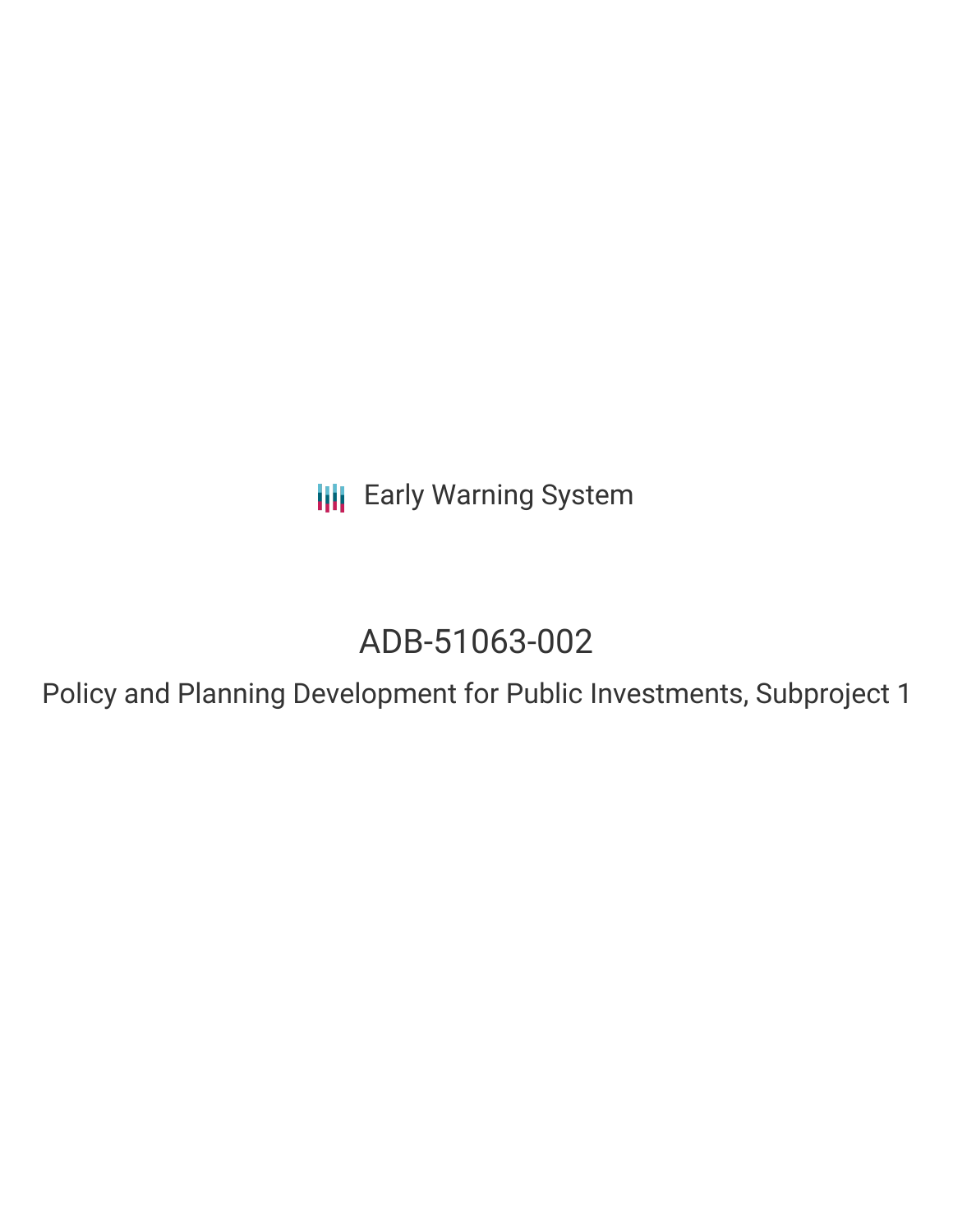

#### **Quick Facts**

| <b>Countries</b>               | Timor-Leste                      |
|--------------------------------|----------------------------------|
| <b>Financial Institutions</b>  | Asian Development Bank (ADB)     |
| <b>Status</b>                  | Active                           |
| <b>Bank Risk Rating</b>        | U                                |
| <b>Voting Date</b>             | 2017-12-21                       |
| <b>Borrower</b>                | <b>Government of Timor-Leste</b> |
| <b>Sectors</b>                 | Transport                        |
| <b>Investment Type(s)</b>      | Fund                             |
| <b>Investment Amount (USD)</b> | \$1.20 million                   |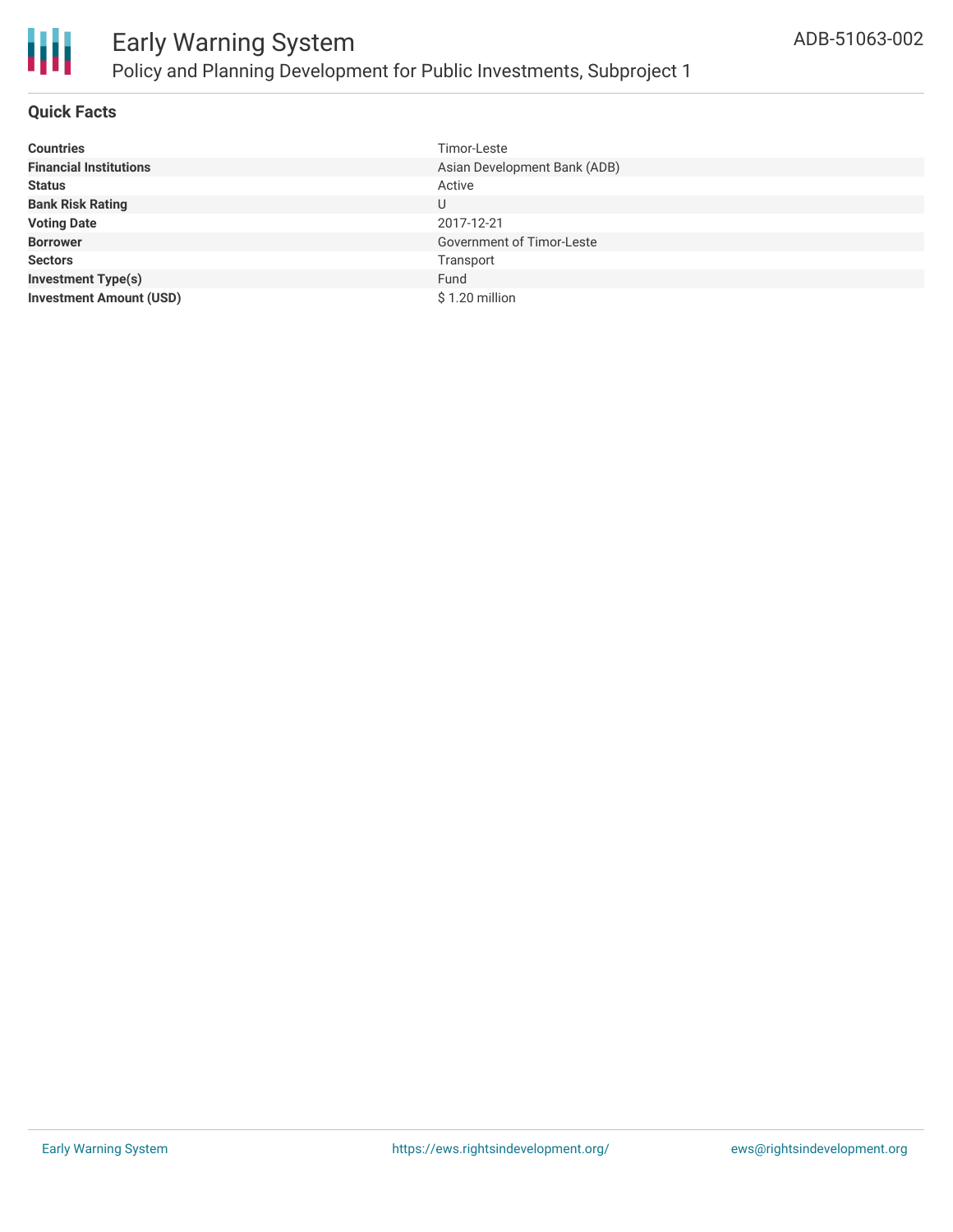

#### **Project Description**

This technical assistance subproject will support several ongoing projects in the transport and water and urban services subsectors and ensuing projects in the education, energy, transport, and water and urban services subsectors.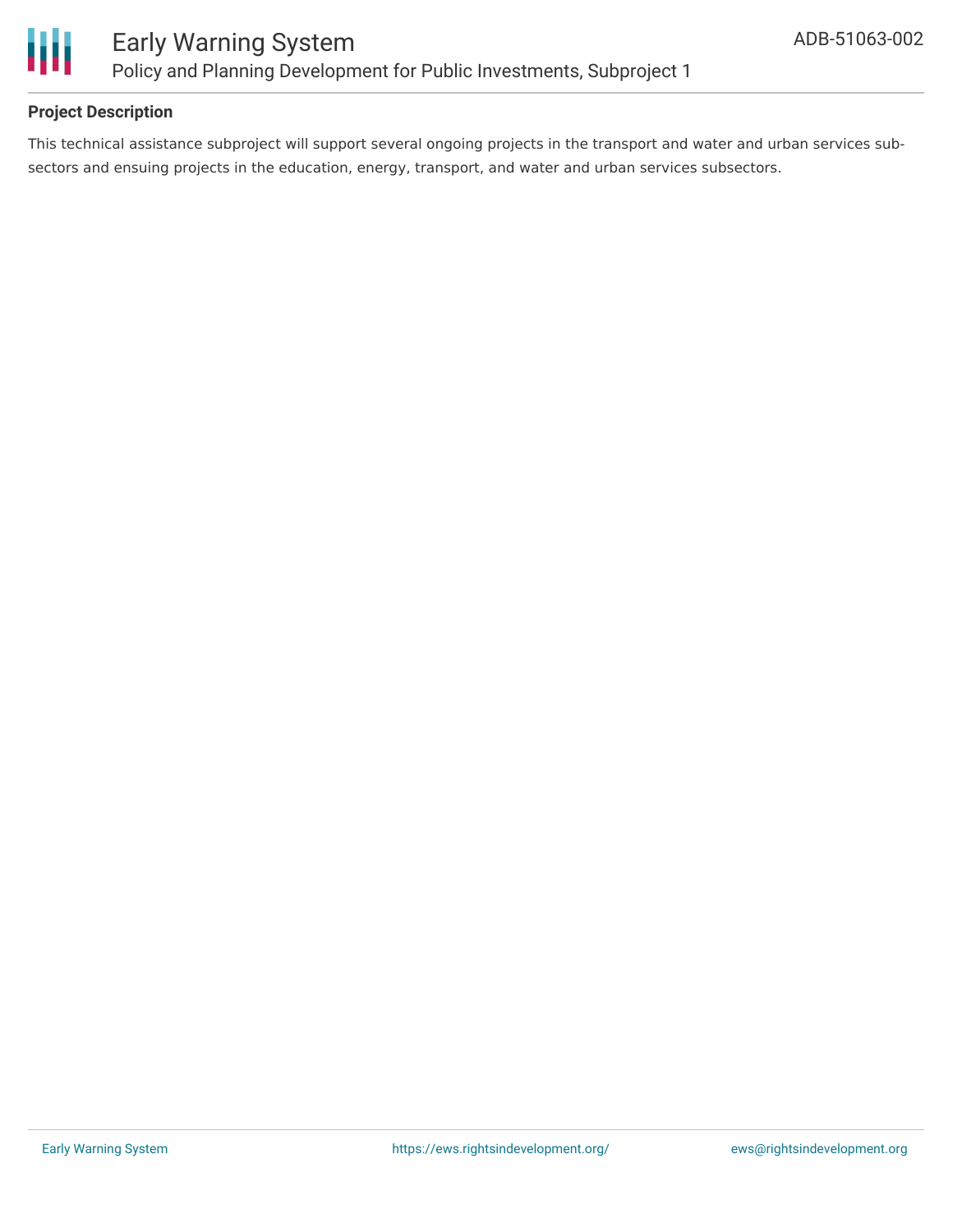

#### **Investment Description**

Asian Development Bank (ADB)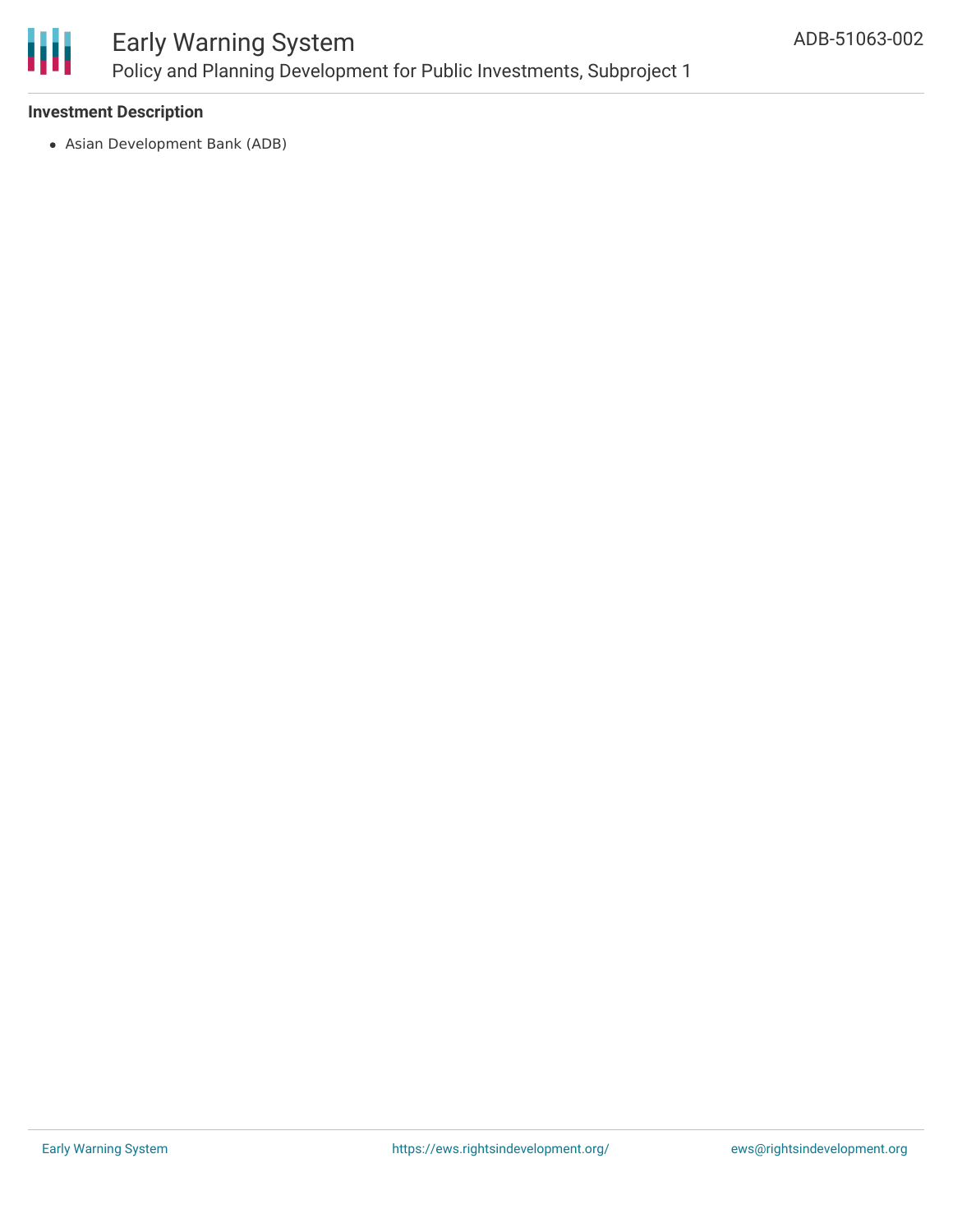

#### **Contact Information**

Responsible ADB Officer Freedman, David M. Responsible ADB Department Pacific Department Responsible ADB Division Timor-Leste Resident Mission Executing Agencies Ministry of Finance 10th Floor, Ministry of Finance Tower, Aitarak-Laran, Dili, Timor-Leste

#### **ACCOUNTABILITY MECHANISM OF ADB**

The Accountability Mechanism is an independent complaint mechanism and fact-finding body for people who believe they are likely to be, or have been, adversely affected by an Asian Development Bank-financed project. If you submit a complaint to the Accountability Mechanism, they may investigate to assess whether the Asian Development Bank is following its own policies and procedures for preventing harm to people or the environment. You can learn more about the Accountability Mechanism and how to file a complaint at: http://www.adb.org/site/accountability-mechanism/main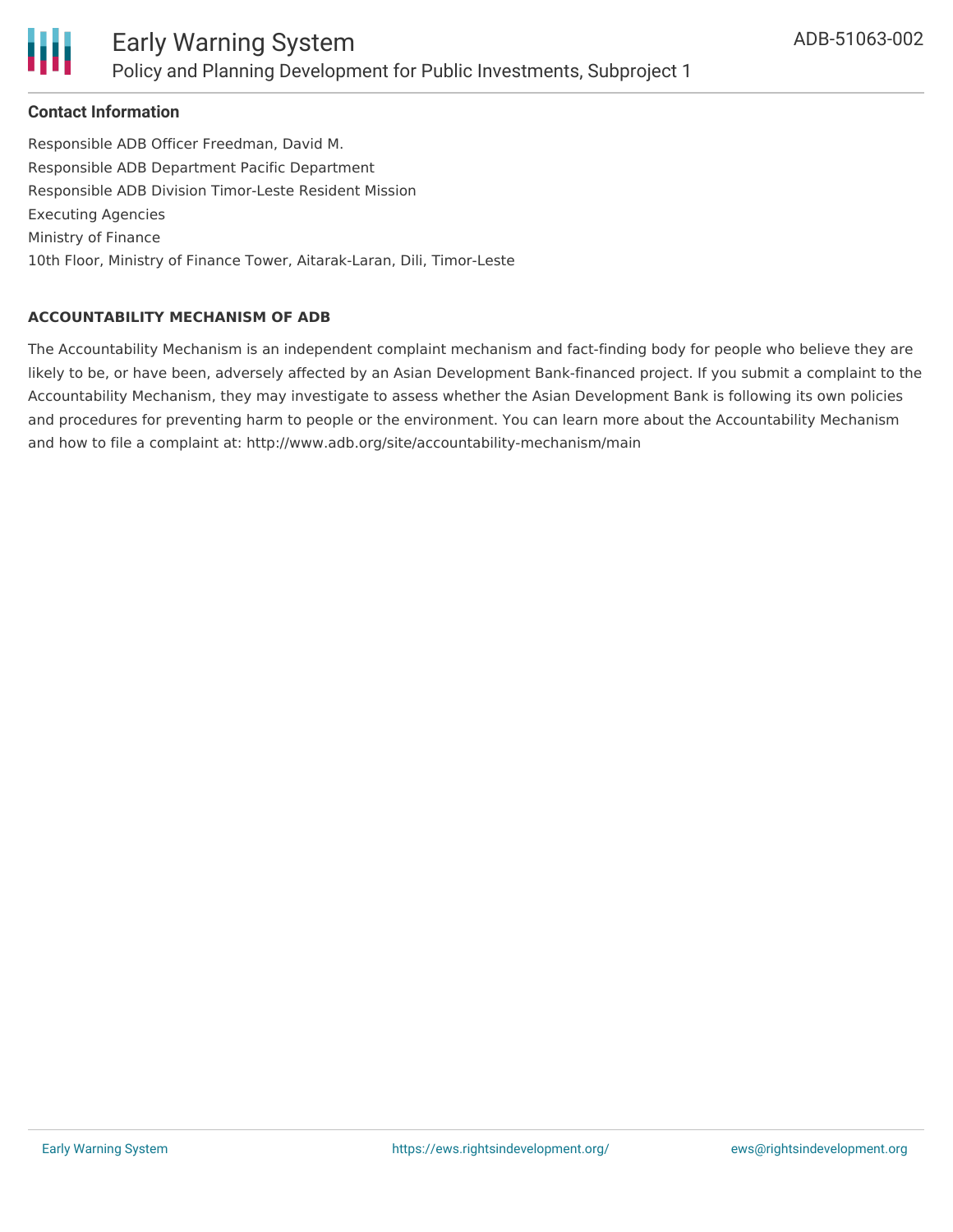

## Early Warning System

Policy and Planning Development for Public Investments, Subproject 1

#### **Bank Documents**

- Policy and Planning [Development](https://ewsdata.rightsindevelopment.org/files/documents/02/ADB-51063-002_gpAtaOo.pdf) for Public Investments, Subproject 1: Technical Assistance Subprojec [Original Source]
- Politika konaba [Dezenvolvimentu](https://ewsdata.rightsindevelopment.org/files/documents/02/ADB-51063-002_Z5utxcD.pdf) no Planeamentu ba Investimentu Publiku hirak, Subprojetu 1 : Folha d [Original Source]
- Project [Disclosure](https://ewsdata.rightsindevelopment.org/files/documents/02/ADB-51063-002.pdf) PDF [\[Original](https://www.adb.org/printpdf/projects/51063-002/main) Source]